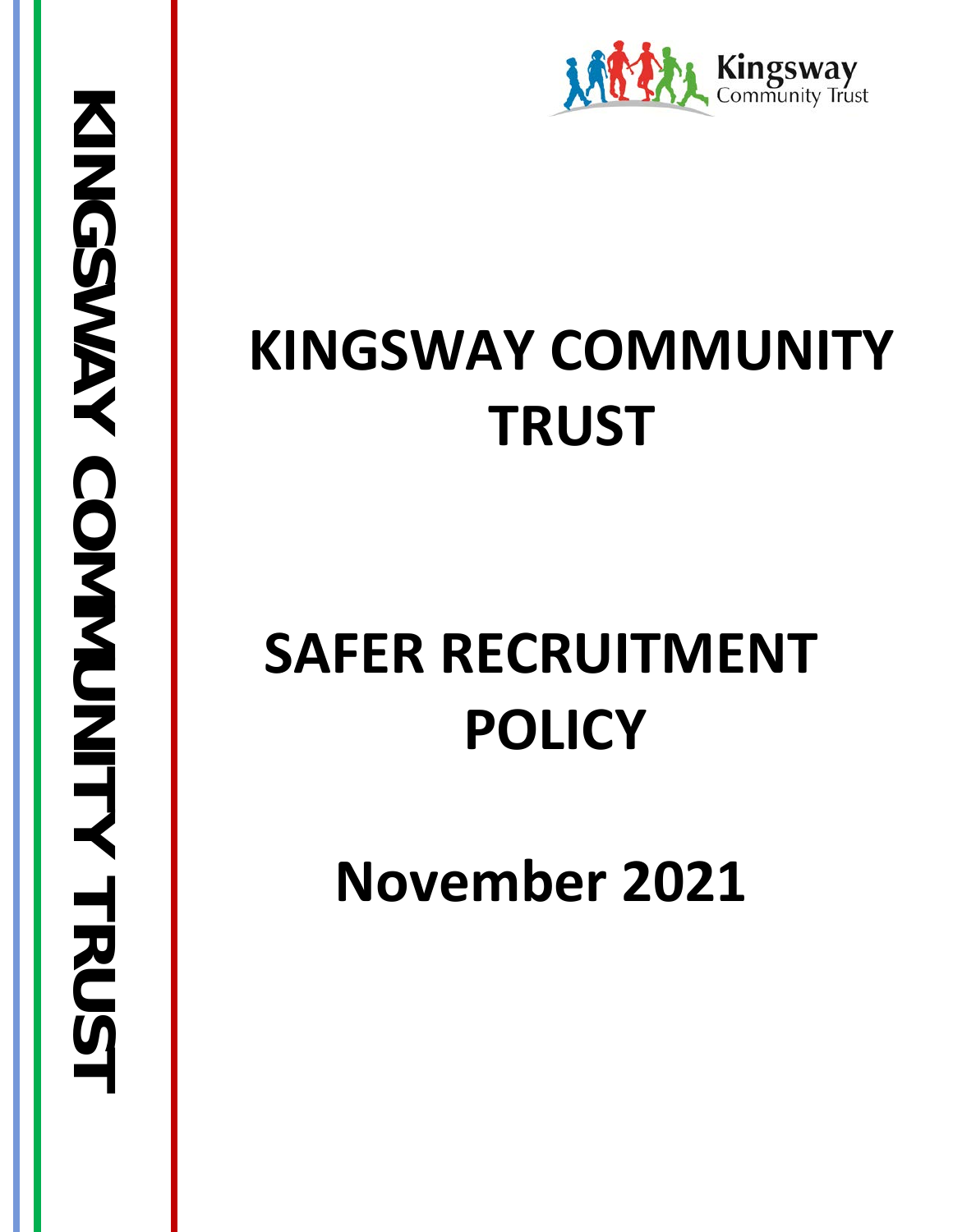### **SAFER RECRUITMENT POLICY FOR SCHOOLS AND SETTINGS Date: November 2021 Review date: November 2023**

#### **1. INTRODUCTION**

1.1 This policy has been developed to embed safer recruitment practices and procedures throughout **Kingsway Community Trust** and to support the creation of a safer culture by reinforcing the safeguarding and well-being of children and young people in our care. This policy complies with guidance outlined in *'Keeping Children Safe in Education – September 2021 and 'Dealing with allegations of abuse against teachers and other staff – DfE 2012.*

This policy should be used in conjunction with the Trust Safeguarding Policy.

- 1.2 This policy reinforces the conduct outlined in the Government Office North West 'Guidance for Safer Working Practice for Adults who Work with Children and Young People' as well as the school's whistle blowing policy that all staff are expected to be familiar with. All successful candidates for paid or volunteer employment will be made aware of these documents. This policy is also in adherence with the guidelines from 'The School Staffing (England) Regulations 2009'.
- 1.3 This policy is an essential element in creating and maintaining a safe and supportive environment for all pupils, staff and others within the school community and aims to ensure both safe and fair recruitment and selection of all staff and volunteers by:
	- Attracting the best possible candidates/volunteers to vacancies,
	- Deterring prospective candidates/volunteers who are unsuitable from applying for vacancies
	- Identifying and rejecting those candidates/volunteers who are unsuitable to work with children and young people.
- 1.4 **Kingsway Community Trust** is committed to using disciplinary procedures that deal effectively with those adults who fail to comply with the school's safeguarding and child protection procedures and practices.
- 1.5 As an employer we are under a duty to refer to the Independent Safeguarding Authority any member of staff who, following disciplinary proceedings, is dismissed because of misconduct towards a pupil and we may refer any concerns we have before the completion of this process.
- 1.6 As an employer, we are under a duty to refer any allegation of abuse against a member of staff to the DO (formally Local Authority Designated Officer) within one working day of the allegation being made. A referral will be made if a teacher or member of staff (including volunteers) has:-
	- Behaved in a way that has harmed a child, or may have harmed a child
	- Possibly committed a criminal offence against, or related to a child
	- Behaved towards a child or children in a way that indicates he or she would pose a risk of harm if they work regularly or closely with children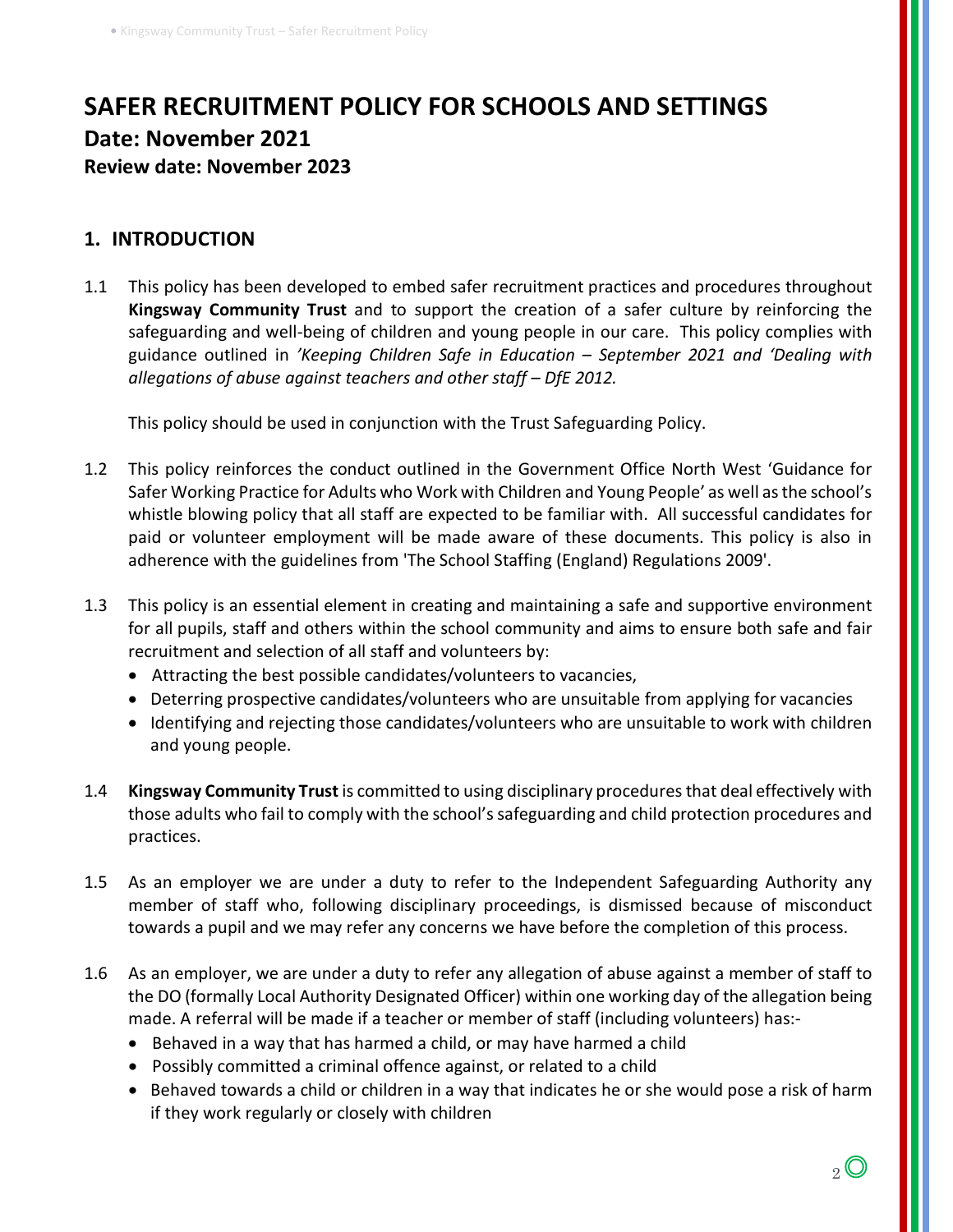- Conducted an act which is deemed inappropriate and may impact on the school's reputation or confidence in staff's ability to safely work with children
- 1.7 The designated school admin staff member at each school will check for updated relevant information about staff every three years through renewal of DBS. In the event of school closure either government directed closure or as a result of serious incident a 6 month grace period will be permitted for staff whose DBS has expired at that time.

#### **2. ROLES And RESPONSIBILITIES**

- 2.1 The Trust Board will:
	- Ensure the schools have effective policies and procedures in place for the safe and fair recruitment and selection of staff and volunteers in accordance with Department for Education guidance and legal requirements
	- Monitor the school's compliance with them
- 2.2 The Executive Headteacher will:
	- Ensure that the school operates safe and fair recruitment and selection procedures which are regularly reviewed and up-dated to reflect any changes to legislation and statutory guidance
	- Ensure that all appropriate checks have been carried out on staff and volunteers in the school
	- Monitor any contractors and agencies compliance with this document
	- Promote the safety and well being of children and young people at every stage of this process

#### **3. INVITING APPLICATIONS**

- 3.1 All advertisements for paid or unpaid posts will include the following statement: 'We are fully committed to safeguarding and promoting the welfare of children, younger learners and vulnerable adults and we expect all staff and volunteers to share the same commitment. The above post will be subject to enhanced DBS checks, satisfactory references and will be exempt from the provisions of the Rehabilitation of Offenders Act 1974'
- 3.2. All applicants will receive a pack containing the following when applying for a post:
	- Job description and person specification
	- The Trust's Safeguarding Policy
	- The Trust's Safer Recruitment Policy
	- The selection procedure for the post
	- An application form
	- Privacy notice for applicants
- 3.3 Prospective applicants must complete, in full, an application form. Incomplete application forms will be returned to the applicant where the deadline for completed forms has not passed.
- 3.4 A curriculum vitae will not be accepted in place of a completed application form.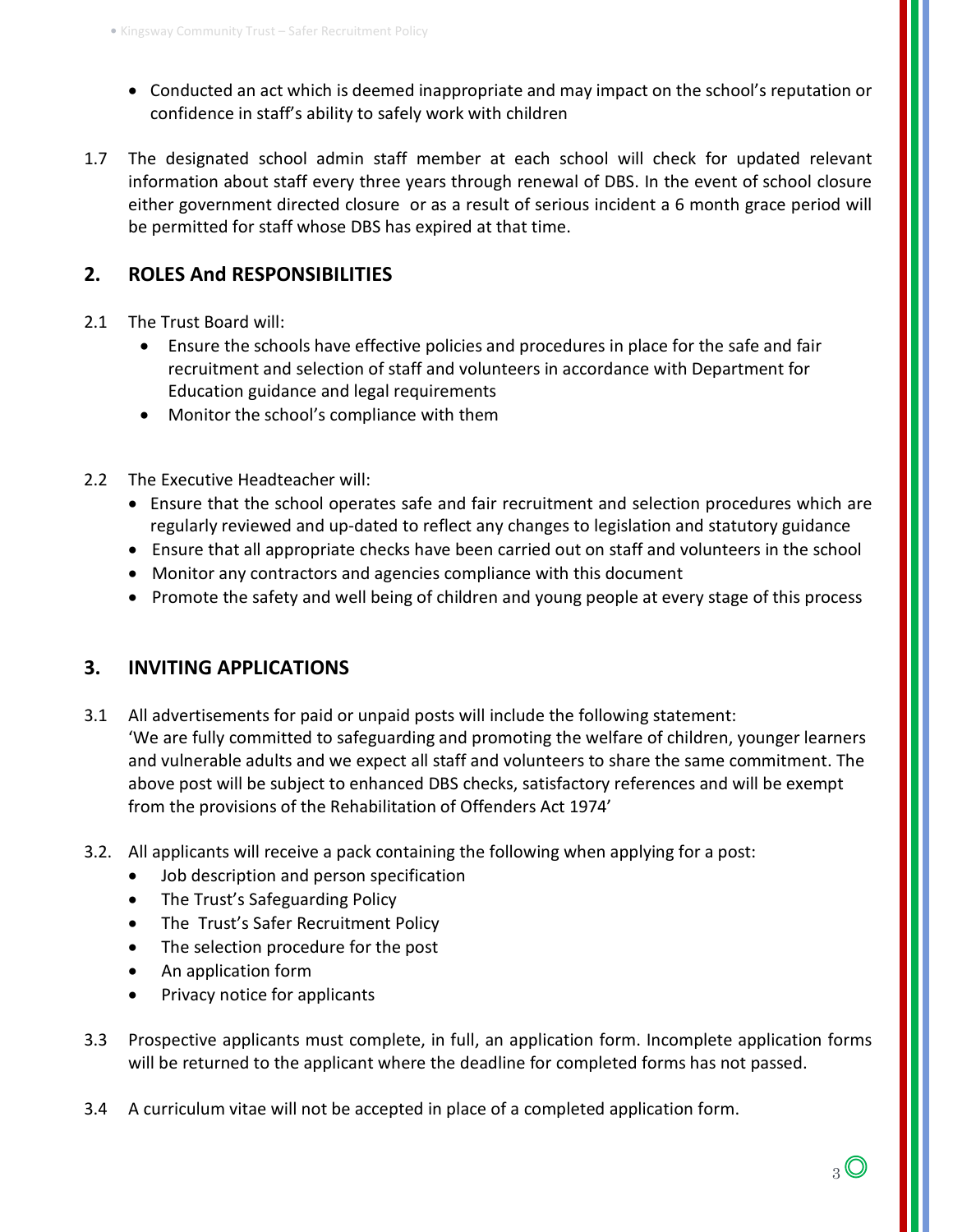#### 3.5 Photographs of application forms will not be accepted.

#### **4. IDENTIFICATION OF THE RECRUITMENT PANEL**

- 4.1 Although no longer a statutory requirement, at least one member of the Selection and Recruitment panel will have successfully completed training in 'Safer Recruitment'.
- 4.2 All members of school staff who are involved in recruitment will receive appropriate training on equality issues

#### **5. SHORT LISTING AND REFERENCES**

- 5.1 Candidates will be short listed against the person specification for the post.
- 5.2 Two references, one of which must be from the applicant's current/most recent employer, will be taken up from the shortlisting stage so that any discrepancies may be probed during the interview stage of the procedure.
- 5.3 References will be sought directly from the referee, and where necessary, will be contacted to clarify any anomalies or discrepancies. Detailed written records will be kept of such exchanges.
- 5.4 Where necessary, previous employers who have not been named as referees may be contacted in order to clarify any such anomalies or discrepancies. Detailed written records will be kept of such exchanges.
- 5.5 Referees will be asked specific questions about the following:
	- The candidate's suitability to work with children and young people
	- Any disciplinary warnings, including time-expired warnings, relating to the safeguarding of children and young people
	- The candidate's suitability for the post
- 5.6 Reference requests will include the following:
	- Applicants current post and salary
	- Disciplinary record
- 5.7 All appointments are subject to satisfactory references, vetting procedures and DBS clearance.

#### **6. INVITATION TO INTERVIEW**

- 6.1 Candidates called to interview will receive:
	- A letter confirming the interview and any other selection techniques
	- Details of the interview day including details of the panel members
	- Details of any tasks to be undertaken as part of the interview process
	- The opportunity to discuss the process prior to the interview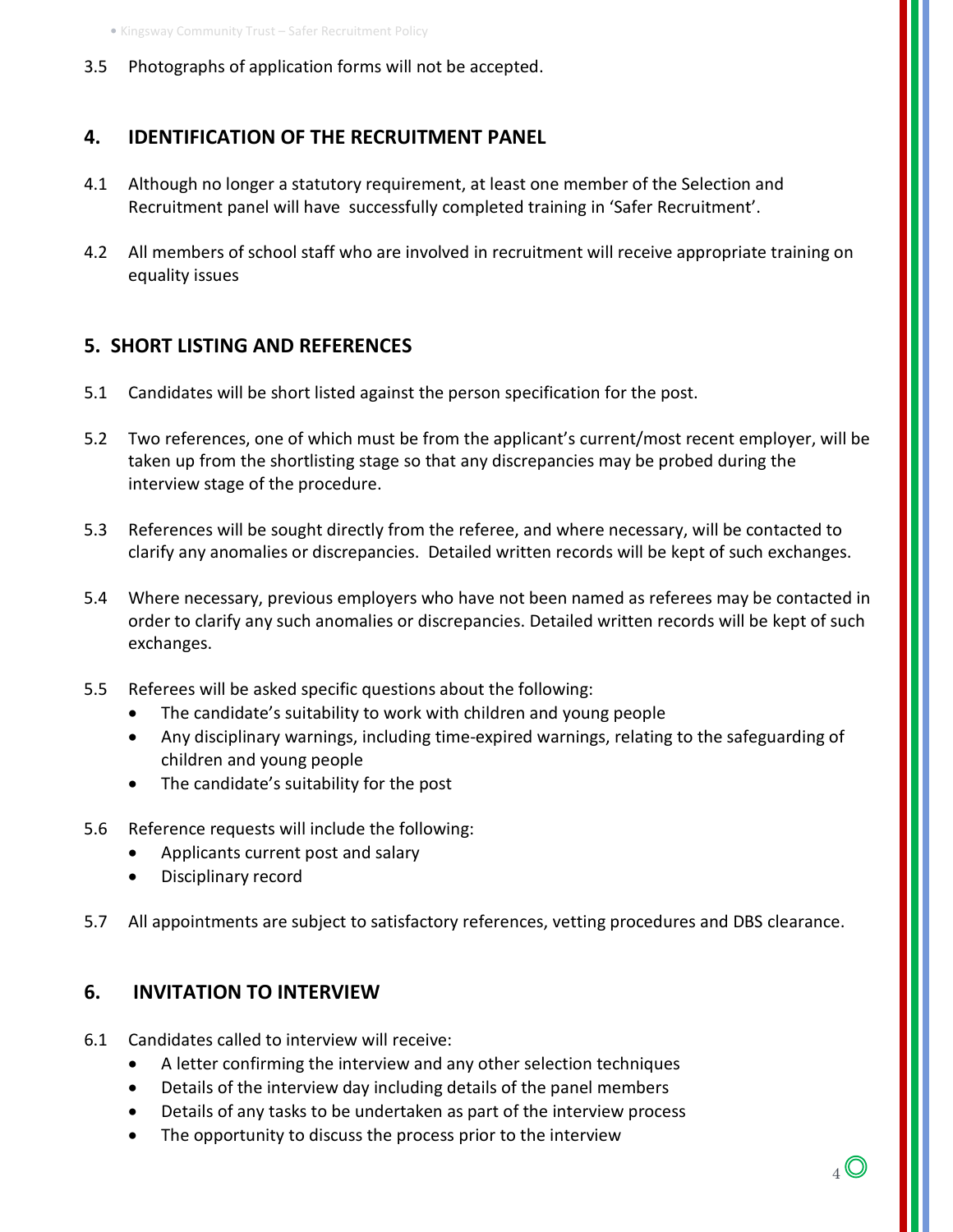### **7. THE SELECTION PROCESS**

- 7.1 Selection techniques will be determined by the nature and duties of the post but all vacancies will require an interview of short-listed candidates.
- 7.2 Interviews will be face-to-face unless during a school closure either government directed or as a result of serious incident, in which case interviews will be held on line.
- 7.3 Candidates will be required to:
	- Explain any gaps in employment
	- Explain satisfactorily any anomalies or discrepancies in the information available to the panel
	- Declare any information that is likely to appear on the DBS disclosure
	- Demonstrate their ability to safeguard and protect the welfare of children and young people.

#### **8. EMPLOYMENT CHECKS**

- 8.1 An offer of appointment will be conditional and all successful candidates will be required to:
	- Provide proof of identity
	- Complete an enhanced DBS disclosure application and receive satisfactory clearance
	- Provide proof of professional status
	- Provide actual certificates of qualifications
	- Complete a confidential health questionnaire
	- Provide proof of eligibility to live and work in the UK
- 8.2 All checks will be:
	- Confirmed in writing
	- Documented and retained on the personnel file
	- Recorded on the individual school's Single Central Record
	- Followed up if they are unsatisfactory or if there are any discrepancies in the information received.
- 8.3 Employment will commence subject to all checks and procedures being satisfactorily completed.

#### **9. INDUCTION**

- 9.1 All staff and volunteers who are new to the school will receive information on the school's safeguarding policy and procedures, guidance on safe working practices and data protection training as part of their induction.
- 9.2 All successful candidates will undergo a period of monitoring and will:
	- Meet regularly with their induction tutor
	- Meet regularly with their line manager